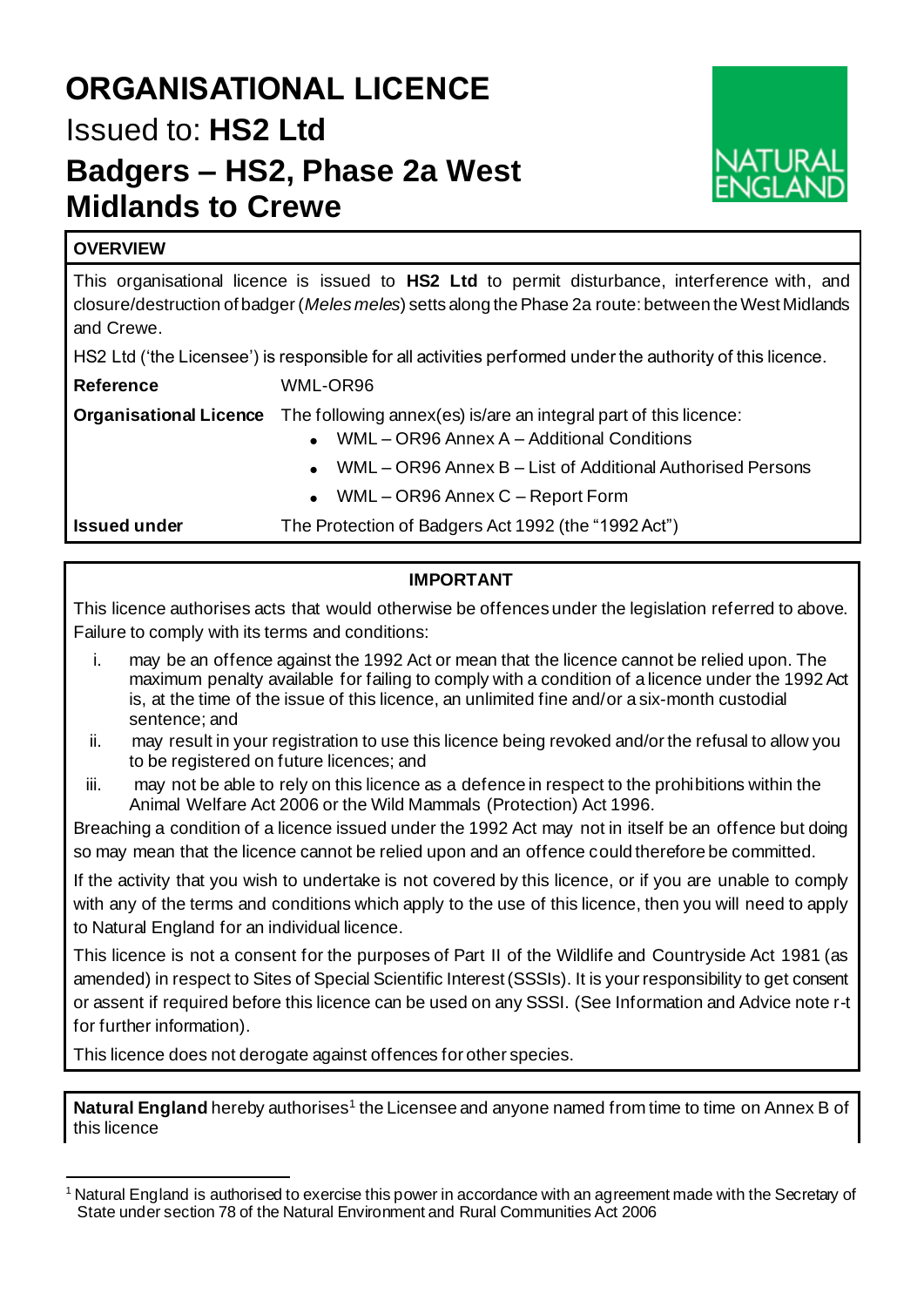| <b>Address:</b>                           | 2 Snowhill, Queensway, Birmingham B4 6GA                                                                                                                                                                                                                                                                                                                                                                                                                                                                                                     |  |  |  |
|-------------------------------------------|----------------------------------------------------------------------------------------------------------------------------------------------------------------------------------------------------------------------------------------------------------------------------------------------------------------------------------------------------------------------------------------------------------------------------------------------------------------------------------------------------------------------------------------------|--|--|--|
| under section $10(1)(d)$ of the 1992 Act. |                                                                                                                                                                                                                                                                                                                                                                                                                                                                                                                                              |  |  |  |
| To                                        | Carry out the activities detailed in Annex:<br>$\bullet$ WML-OR96(A)                                                                                                                                                                                                                                                                                                                                                                                                                                                                         |  |  |  |
| Valid for the period                      | 14 September 2021 to 31 August 2022 (inclusive)                                                                                                                                                                                                                                                                                                                                                                                                                                                                                              |  |  |  |
| Area valid in                             | Within the consolidated construction boundary of the proposed rail route<br>and land upon which the Licensee has the permission of the owner to<br>operate, within the counties and unitary authorities of Staffordshire and<br>Cheshire. It may also be used on land in the aforementioned counties and<br>unitary authorities where a third party or contractor of a third party owns or<br>has permission to operate, to undertake works which are directly related to<br>early works associated with the construction of the rail route. |  |  |  |
| Subject to                                | The Licence Conditions and the Annex Licence Conditions specified below<br>and the conditions and other matters set out in the Annexes.                                                                                                                                                                                                                                                                                                                                                                                                      |  |  |  |
| Who can use this<br>licence               | This licence can only be used by Appointed Person*, Additional<br>Authorised Persons* and their Assistants*, except those convicted on or<br>after 1 January 2010 of a wildlife crime <sup>*</sup> (unless, in respect of that offence,<br>either:                                                                                                                                                                                                                                                                                           |  |  |  |
|                                           | they are a rehabilitated person for the purposes of the Rehabilitation<br>of Offenders Act 1974 and their conviction is treated as spent; or                                                                                                                                                                                                                                                                                                                                                                                                 |  |  |  |
|                                           | a court has made an order discharging them absolutely.)                                                                                                                                                                                                                                                                                                                                                                                                                                                                                      |  |  |  |
|                                           | Any application by a person to whom this exclusion applies for an<br>individual licence will be considered on its merits.                                                                                                                                                                                                                                                                                                                                                                                                                    |  |  |  |
|                                           | * see Definitions                                                                                                                                                                                                                                                                                                                                                                                                                                                                                                                            |  |  |  |
| <b>DEFINITIONS USED IN THIS LICENCE</b>   |                                                                                                                                                                                                                                                                                                                                                                                                                                                                                                                                              |  |  |  |
| <b>Appointed Person</b>                   | is an employee of the Licensee who is authorised in writing by the Licensee<br>to act as a single point of contact for Natural England with regard to this<br>licence. The Appointed Person shall oversee use of the licence, including<br>naming persons to act under the licence, training, record keeping, reporting<br>and compliance.                                                                                                                                                                                                   |  |  |  |
| <b>Authorised Person</b>                  | is an employee of the Licensee who has received appropriate training and<br>is competent to undertake activities permitted by the licence and who is<br>authorised in writing to act under the licence by the Appointed Person.                                                                                                                                                                                                                                                                                                              |  |  |  |
| <b>Additional Authorised</b><br>Person    | An employee of the Licensee or employee of a contractor of the Licensee<br>who is from time to time named in Annex B and who has received<br>appropriate training and/or instruction and is competent to undertake<br>activities permitted by the licence and who is authorised in writing by the<br>Appointed Person to act under the licence.                                                                                                                                                                                              |  |  |  |
| Assistant                                 | A person assisting an Additional Authorised Person. Assistants are only<br>authorised to act under this licence whilst they are under the direct<br>supervision of an Additional Authorised Person.                                                                                                                                                                                                                                                                                                                                          |  |  |  |
| Wildlife crime                            | means any offence under the Conservation of Habitats and Species<br>Regulations 2017, the Wildlife and Countryside Act 1981, the Protection of<br>Badgers Act 1992, the Deer Act 1991, the Hunting Act 2004, the Wild<br>Mammals (Protection) Act 1996, the Animal Welfare Act 2006, the<br>Protection of Animals Act 1911 (all as amended) or Invasive Alien Species<br>(Enforcement and Permitting) Order 2019.                                                                                                                            |  |  |  |
| Badger "sett"                             | Defined in the 1992 Act as "any structure or place which displays signs<br>indicating current use by a badger". See 'Information and Advice' a. below,<br>for further guidance.                                                                                                                                                                                                                                                                                                                                                              |  |  |  |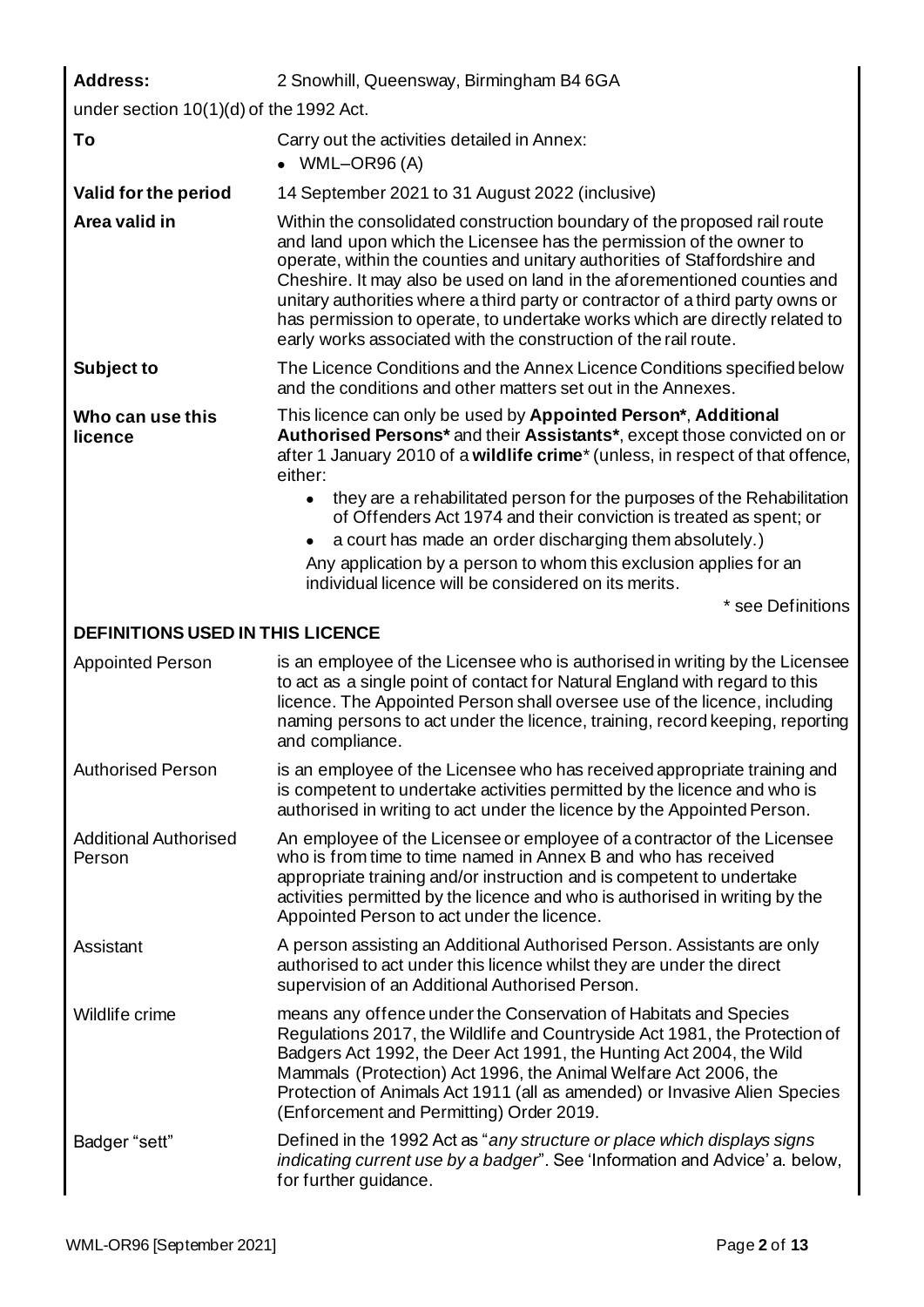| bTB<br><b>bTB</b> Information Note                         | Bovine tuberculosis, caused by Mycobacterium bovis.<br>A document explaining potential effects of HS2 works on badgers and any<br>potential risk of the spread of bTB and containing reference inter alia to the<br>following documents (or any subsequent versions thereof):<br>Defra (2015) Disease prevention for livestock and poultry keepers.<br>Available at: https://www.gov.uk/guidance/disease-prevention-for- |
|------------------------------------------------------------|--------------------------------------------------------------------------------------------------------------------------------------------------------------------------------------------------------------------------------------------------------------------------------------------------------------------------------------------------------------------------------------------------------------------------|
|                                                            | livestock-farmers.<br>AHDB-TB Hub - Biosecurity. Available at:<br>http://www.tbhub.co.uk/biosecurity/, last updated 2015.                                                                                                                                                                                                                                                                                                |
| <b>HS2 Contractor's</b><br><b>Method Statement</b>         | A statement in relation to works proposed to be carried out under this<br>licence describing the proposed works and including the following:<br>a description of the works concerned;<br>a description of work methods and means of avoiding or mitigating<br>disturbance to badgers;<br>an appraisal of the existence and practicality of alternative<br>measures that may have a lower level of impact on badgers;     |
|                                                            | an appraisal of the risk of the transmission of bTB posed by the<br>works/the work methods.                                                                                                                                                                                                                                                                                                                              |
| <b>HS2 Ecology Licence</b><br>Tracker                      | The Ecology Tracker template (reference no. HS2-HS2-EV-TEM-000-<br>000035), stored on HS2 file transfer system 'eB', or any subsequent version<br>approved in writing by Natural England.                                                                                                                                                                                                                                |
| <b>HS2 Ecology Technical</b><br><b>Standard for Badger</b> | Chapter 11 of the HS2 Technical Standard for Ecology dated 12/04/19<br>(reference no. HS2-HS2-EV-STD-000-000017, version P15), or any<br>subsequent version approved in writing by Natural England.                                                                                                                                                                                                                      |

Terms and requirements of this licence that express conditionality are conditions of this licence whether so called or not.

The headings used in this licence and its Annexes are for convenience only and shall have no effect upon the interpretation of this licence or its conditions.

# **LICENCE CONDITIONS**

# **Who may use this licence**

- 1. Prior to the first use of this licence the Licensee shall authorise an Appointed Person whose details will be provided in writing to Natural England to oversee use of this licence.
- 2. The following persons (see Definitions) are authorised to use this licence whilst engaged in official business of the Licensee:
	- a. Additional Authorised Persons: employees and contractors of the Licensee who are authorised to use this licence by being named on the list at Annex B (see 3. below); or
	- b. Assistants acting under the direct supervision of an Additional Authorised Person.
- 3. The list at Annex B may be amended by the Licensee from time to time and a person becomes an Additional Authorised Person once named on Annex B.
- 4. The Annex B list of Additional Authorised Persons shall be held and maintained by the Licensee and shall be made available to Natural England at reasonable notice during working hours.

# **Working under the licence**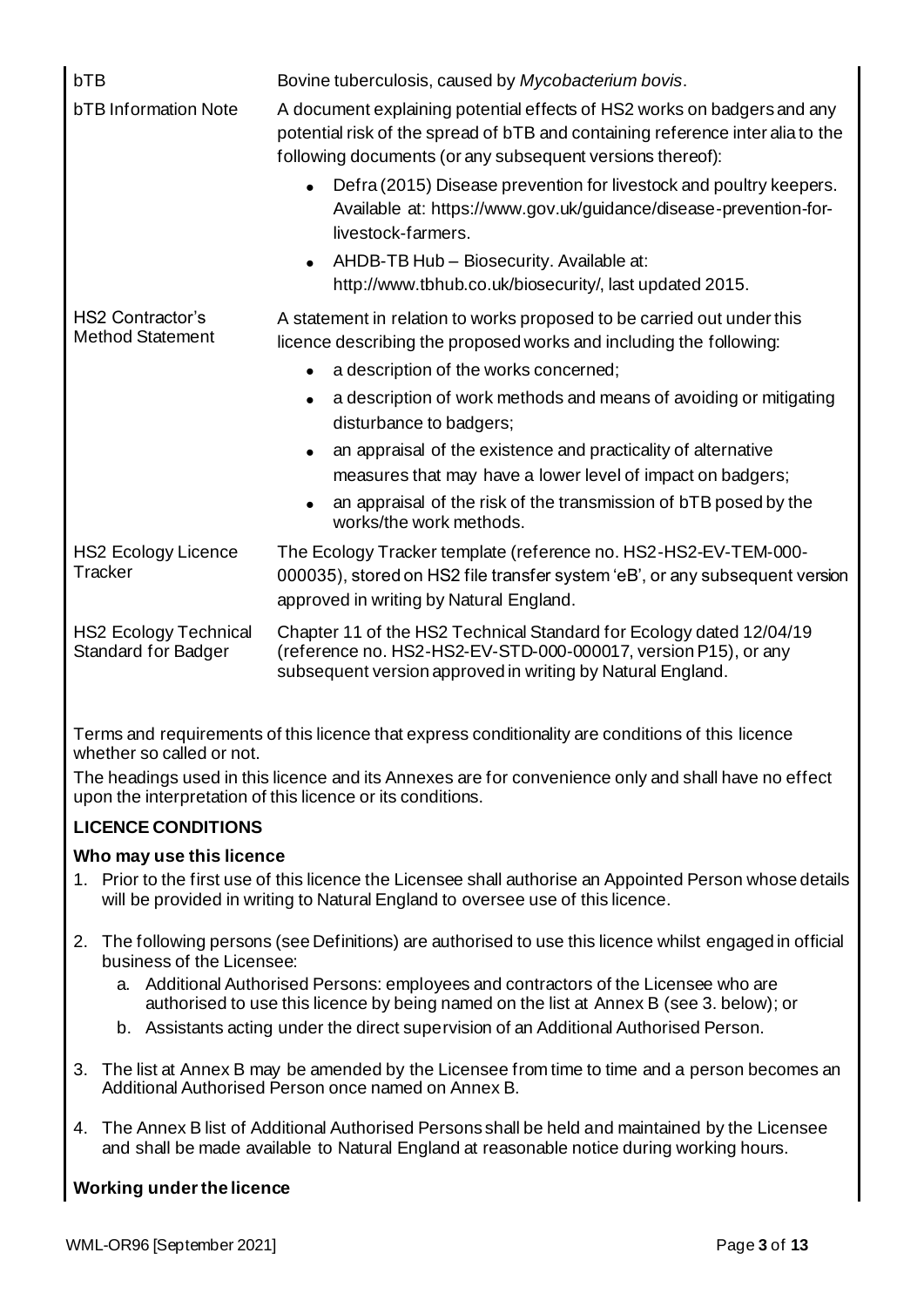- 5. All persons using this licence must act in accordance with the Additional Conditions at Annex A of this licence.
- 6. It is the responsibility of the Licensee to ensure that all persons using this licence possess appropriate knowledge and experience and /or instruction to undertake licensed activities in accordance with the terms and conditions of this licence and accepted best practice.
- 7. All persons using this licence must act in accordance with the HS2 Ecology Technical Standard for Badger and this licence, including Annex A, though if there is any conflict between that document and the express terms of this licence, this licence shall prevail.
- 8. Any Additional Authorised Person engaged in activity under the terms and conditions of this licence shall at all times carry a form of identification and authorisation and produce it on demand to any police or Natural England officer (see Information and Advice note e).
- 9. The Licensee is responsible for **all** activities carried out under this licence, including activities carried out by Additional Authorised Persons and their Assistants.

# **Recording and reporting requirements**

- 10. It is a condition of this licence that the Licensee collects and holds:
	- a. the information required for each Annual Report to Natural England using the report form at Annex C or such alternative report form as Natural England may acting reasonably from time to time require;
	- b. a record of the names, and organisation / consultancy, of all persons authorised to use this licence, including Assistants; and
	- c. a record of all incidents where an activity has not been conducted in accordance with this licence and any remedial or corrective action taken.

Records are to be kept for at least 24 months after the licence expires and are to be made available for inspection by Natural England at any reasonable time.

11. An Annual Report of activities conducted under this licence must be sent by the Licensee to Natural England (at the address given below) for the reporting period 1 January (or date of issue, whichever is sooner) to 31 December (inclusive) no later than 28 February of each subsequent reporting year (see Information and Advice note h). If the licence is not used a 'nil return' must be sent by email. A further report, covering activities conducted under the licence between 1 January 2022 (day following final date from previous report) and 31 August 2022 (expiry date) (inclusive) is to be submitted within four weeks of the expiration of the licence.

## **Licence compliance**

- 12. All persons authorised by this licence shall permit an officer of Natural England, accompanied by such persons as he/she considers necessary for the purpose, on production of his/her identification on demand, reasonable access to work being undertaken for monitoring purposes and to be present during any operations carried out under the authority of this licence for the purpose of ascertaining whether the conditions of this licence are being, or have been, complied with. Additional Authorised Person(s) shall give all reasonable assistance to an officer of Natural England and any persons accompanying him/her.
- 13. Natural England must be informed of all breaches to this licence within 48 hours of it becoming apparent to the Licensee that a breach has occurred. Unless advised otherwise by Natural England, the licensed organisation must take the necessary steps to address any breaches or poor practice identified as quickly as possible.
- 14.The Appointed Person must promptly inform Natural England if any of the Appointed Person, any Authorised Person, or any Additional Authorised Person working under the authority of this licence is subject to disciplinary action by their professional membership body or to criminal proceedings by the Police or other statutory body for any wildlife-related offence(s).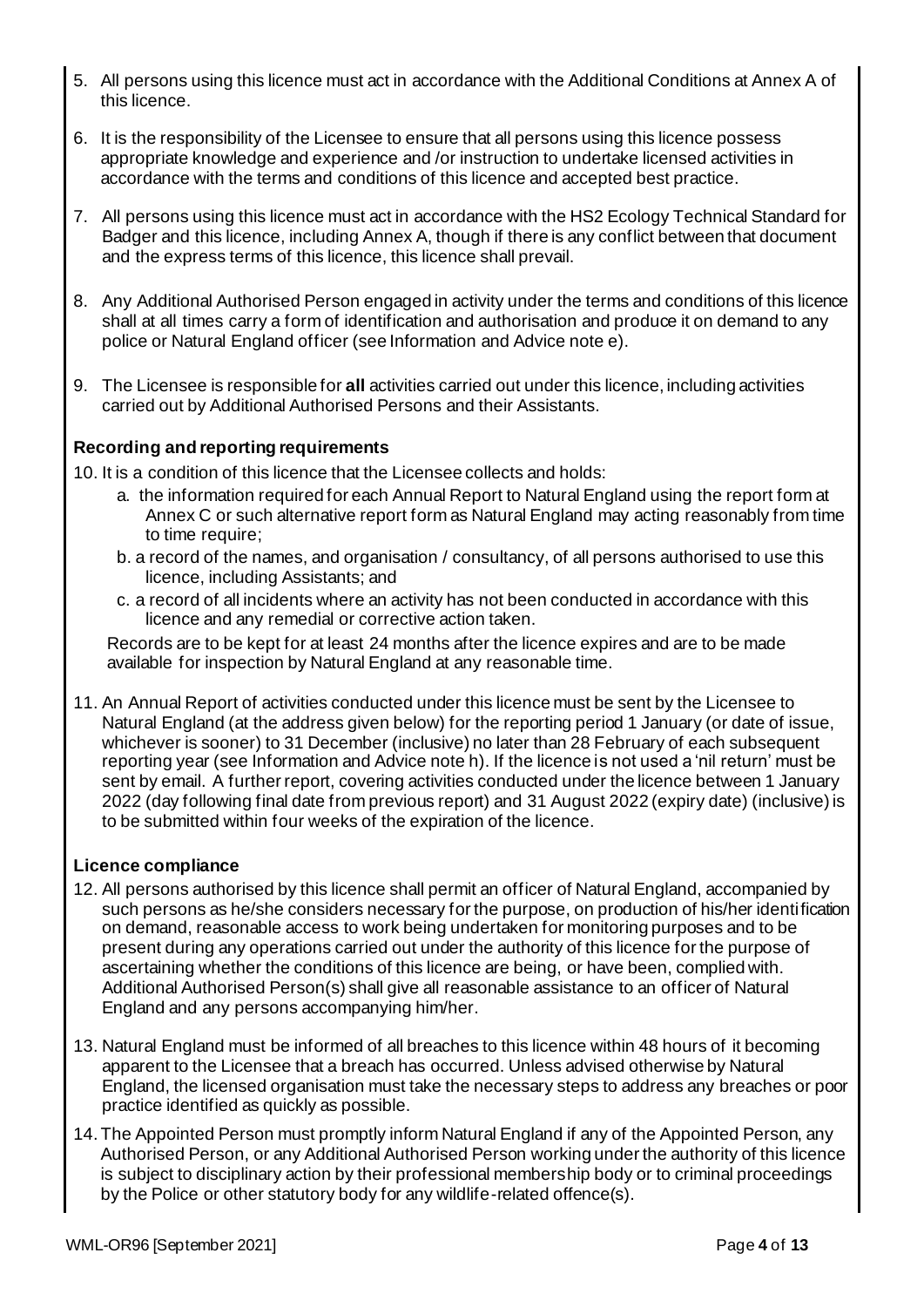# **INFORMATION AND ADVICE specific to this licence**

#### **Badger setts**

- a. The 1992 Act defines a badger sett as *"any structure or place which displays signs indicating current use by a badger".* Examples of signs that may indicate 'current use' include entrances that are >25 cm in diameter with a flattened oval appearance, entrances that are clear of debris and vegetation, entrances with smoothed sides (due to the passage of badgers), large spoil heaps (sometimes fresh) outside entrances, fresh bedding outside entrances, fresh badger footprints in spoil heaps, and well trampled runs leading to and from entrances. Further guidance (WMLG17) on interpretation of 'current use' of a badger sett is available at [http://webarchive.nationalarchives.gov.uk/20140605090108/http://www.naturalengland.org.uk/Images/WMLG17\\_tcm6-](http://webarchive.nationalarchives.gov.uk/20140605090108/http:/www.naturalengland.org.uk/Images/WMLG17_tcm6-11815.pdf) [11815.pdf](http://webarchive.nationalarchives.gov.uk/20140605090108/http:/www.naturalengland.org.uk/Images/WMLG17_tcm6-11815.pdf)
- b. Main setts usually have a large number of entrances with large spoil heaps, and look well used. They usually have well used paths to and from the sett and between sett entrances. Although normally the breeding sett, and in continual use all year round, it is possible to find a main sett that has become disused because of excessive disturbance or for some other reason.

#### **General Information**

- c. The licence can be extended, terminated or revoked at any time by Natural England or the Secretary of State, but this will not be done unless there are good reasons for doing so.
- d. Any requests for information in a licence will be considered under the Environmental Information Regulations 2004 and the Freedom of Information Act 2000 as appropriate.
- e. Additional Authorised Persons are advised to carry a copy of this licence at all times when acting under this licence.
- f. An individual licence will be required for any activities that are not covered by this licence. Contact [HS2wildlifelicensing@naturalengland.org.uk](mailto:HS2wildlifelicensing@naturalengland.org.uk) for further information

#### **Training and experience requirements**

g. It is the responsibility of the Licensee to ensure that each Additional Authorised Person has the appropriate level of expertise and experience to undertake the activities which they are permitted to undertake under this licence. It is also the Additional Authorised Person's responsibility to ensure that Assistants have appropriate training, experience and instruction to act under this licence.

### **Reporting**

- h. The Report of action taken under licence (WML-OR96(R)) must be completed annually (see Conditions 10 and 11).
- i. Reports should be emailed to Natural England, but they may also be posted (please mark 'Licence Returns' send to the licensing email or postal address given below in 'Contact Details').

#### **Compliance and enforcement**

- j. The Licensee is expected to monitor compliance with the licence and to take action in the event that poor practice and/or non-compliance are identified. A person may be barred from using this licence by Natural England, for example, if that person breaches the conditions of this licence. In these circumstances Natural England will notify the Licensee.
- k. Natural England will consider reporting any non-compliance, or concerns over standards, to the professional body of which a Consultant is a member.

### **COVID-19**

Persons acting under this licence should abide by the advice described in "Coronavirus (*COVID-19): surveying and mitigation works affecting wildlife"* issued by Defra to Natural England, as a minimum precaution to reduce the risk of accidental transmission of the virus that causes COVID-19 from humans to wild mammals. "Coronavirus (*COVID-19): surveying and mitigation works affecting wildlife*" is available a[t https://www.gov.uk/guidance/coronavirus-covid-19](https://www.gov.uk/guidance/coronavirus-covid-19-surveying-and-mitigation-works-affecting-wildlife) [surveying-and-mitigation-works-affecting-wildlife](https://www.gov.uk/guidance/coronavirus-covid-19-surveying-and-mitigation-works-affecting-wildlife) or on request from Natural England [\(wildlife@naturalengland.org.uk\)](mailto:wildlife@naturalengland.org.uk). You should check whether this advice has been updated and if so, should ensure that you act in accordance with the most up to date version. Any products used to clean and disinfect equipment should be safe for use where there could be contact with animals, and used at an effective and safe dilution rate. 'Safe4' is considered to be an appropriate disinfectant for this purpose, and is considered effective against the virus at a dilution of 1:50.

### **INFORMATION AND ADVICE for all licences**

### **General Information**

m. The common name of the species given in licences and annexes to licences is included by way of guidance only; in the event of any dispute or proceedings, it is the scientific name of the species only that will be taken into account.

### **The limits of licences**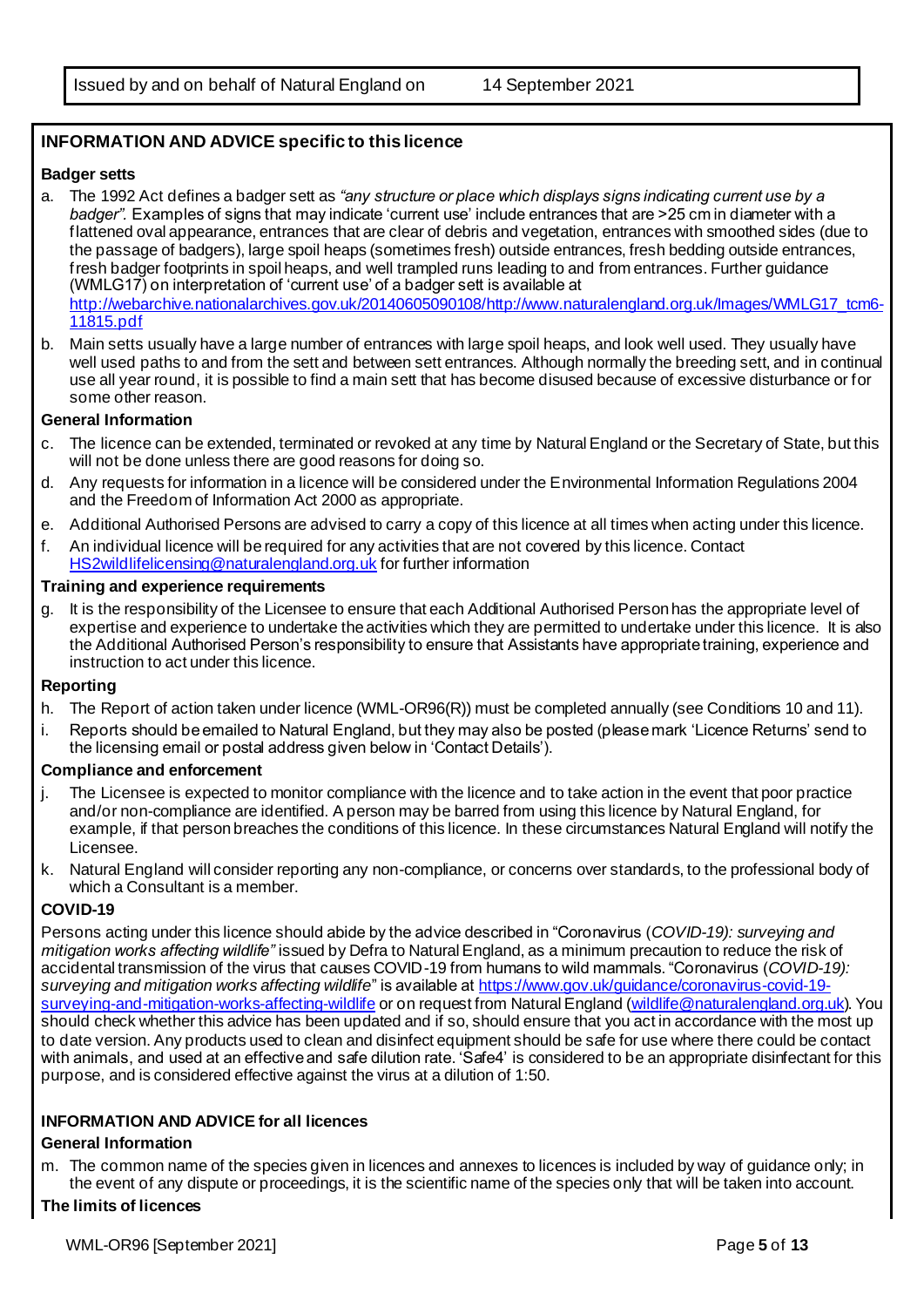- n. Licences permit action only for the purposes specified on that licence.
- o. Licences do not permit actions prohibited under any other legislation, **nor do they confer any right of entry upon land.**
- p. No work shall be carried out under this licence on a National Nature Reserve except with the prior written permission of Natural England's 'SSSI Adviser' for the relevant site(s) (contact details available from Enquiry Service – see below).
- q. Unless otherwise stated the provisions of Natural England licences only apply landward of the mean low water mark in England. The Marine Management Organisation is responsible for all licensing seaward of the mean low water mark.

### **Protected Sites**

- r. You can search for and view details about all SSSIs by using Natural England'[s Designated Sites system](https://designatedsites.naturalengland.org.uk/SiteSearch.aspx). The notification documents for each SSSI contain a list of operations that require Natural England's prior consent. Owners and occupiers of land notified as SSSIs are required to give written notice to Natural England before either beginning any of these operations, or allowing someone else to carry out those operations. SSSI consent can only be given to a SSSI owner or occupier. It may be given with or without conditions, or in some cases, consent may not be granted. A similar process applies to public bodies and statutory undertakers (as defined under Section 28G of the Wildlife and Countryside Act 1981 (as amended)) and this obligation applies even where the operations are carried out on land outside of the SSSI.
- s. Please note that as the licensee you will not be able to undertake the licensed activity on a SSSI until the owner or occupier of the SSSI has applied for, and received, Natural England's written SSSI consent. If you do so, you may be at risk of committing an offence. As the licensee, if you wish to exercise this licence on a SSSI you must contact the relevant owners or occupiers of the SSSI and ensure they give written notice to Natural England of their proposal to permit you to carry out licensed activity on their SSSI. You should wait until a SSSI consent decision has been received by the SSSI owner/occupier before you begin to exercise this licence on a SSSI. Se[e Gov.uk](https://www.gov.uk/guidance/protected-areas-sites-of-special-scientific-interest) for further information on how to get SSSI consent from Natural England.
- t. In considering whether to issue consent or assent for activities likely to affect a SSSI that is a European Site, in other words a Special Protection Area (SPA) or Special Area of Conservation (SAC), Natural England will carry out a Habitats Regulations Assessment, as required by the Conservation of Habitats and Species Regulations 2017 (as amended) to ensure there will be no adverse effects on the European Site.

#### **Contact details for Natural England <b>Contact Contacts** Other useful contacts

*For enquiries relating to this Organisational Licence (including Reporting):* **Email** [HS2wildlifelicensing@naturalengland.org.uk](mailto:HS2wildlifelicensing@naturalengland.org.uk) **Telephone** 020 802 61089 **Postal address** Wildlife Licensing, Natural England, Horizon House, Deanery Road, Bristol, BS1 5AH *For other enquiries use the Enquiry Service:* **Telephone** 0300 060 3900 **Email** [enquiries@naturalengland.org.uk](mailto:enquiries@naturalengland.org.uk) Web [Natural England -](https://www.gov.uk/government/organisations/natural-england#org-contacts) GOV.UK

**Local Record Centres**: to find out where your nearest Local Record Centre is visit the Association of Local Environmental Record Centres website at:<http://www.alerc.org.uk/>

**Legislation**: to view the full text of the legislation referred to in this licence visi[t http://www.legislation.gov.uk](http://www.legislation.gov.uk/)

**Feedback and Complaints:** we welcome and value your compliments, complaints, suggestions and comments about our services. Please see our 'Contact us' section for more details. [https://www.gov.uk/government/organisations/natural](https://www.gov.uk/government/organisations/natural-england/about/complaints-procedure)[england/about/complaints-procedure](https://www.gov.uk/government/organisations/natural-england/about/complaints-procedure)

# **Using and Sharing Your Information**

#### **Who is collecting my data?**

The data controller is the Natural England, Foss House, Kings Pool, 1-2 Peasholme Green, York, Y01 7PX. You can contact the Natural England Data Protection Manager at: Natural England, County Hall, Spetchley Road, Worcester, WR5 2NP; [foi@naturalengland.org.uk](mailto:foi@naturalengland.org.uk).

Any questions about how we are using your personal data and your associated rights should be sent to the above contact. The Data Protection Officer responsible for monitoring that Natural England is meeting the requirements of the legislation is : Defra group Data Protection Officer, Department for Environment, Food and Rural Affairs, SW Quarter, 2nd floor, Seacole Block, 2 Marsham Street, London SW1P 4DF. [DefraGroupDataProtectionOfficer@defra.gsi.gov.uk](mailto:DefraGroupDataProtectionOfficer@defra.gsi.gov.uk).

### **What if my data is being collected and how is it used? What is the legal basis for the processing?**

The information on the licence application form and any supporting material will be used by Natural England to undertake our licensing functions. This will include, but is not limited assessing your application, issuing a licence if applicable, monit oring compliance with licence conditions and collating licence returns and reports. The personal information we will process will include, but is not limited to your name and contact details, customer type and reasons for wanting a licence.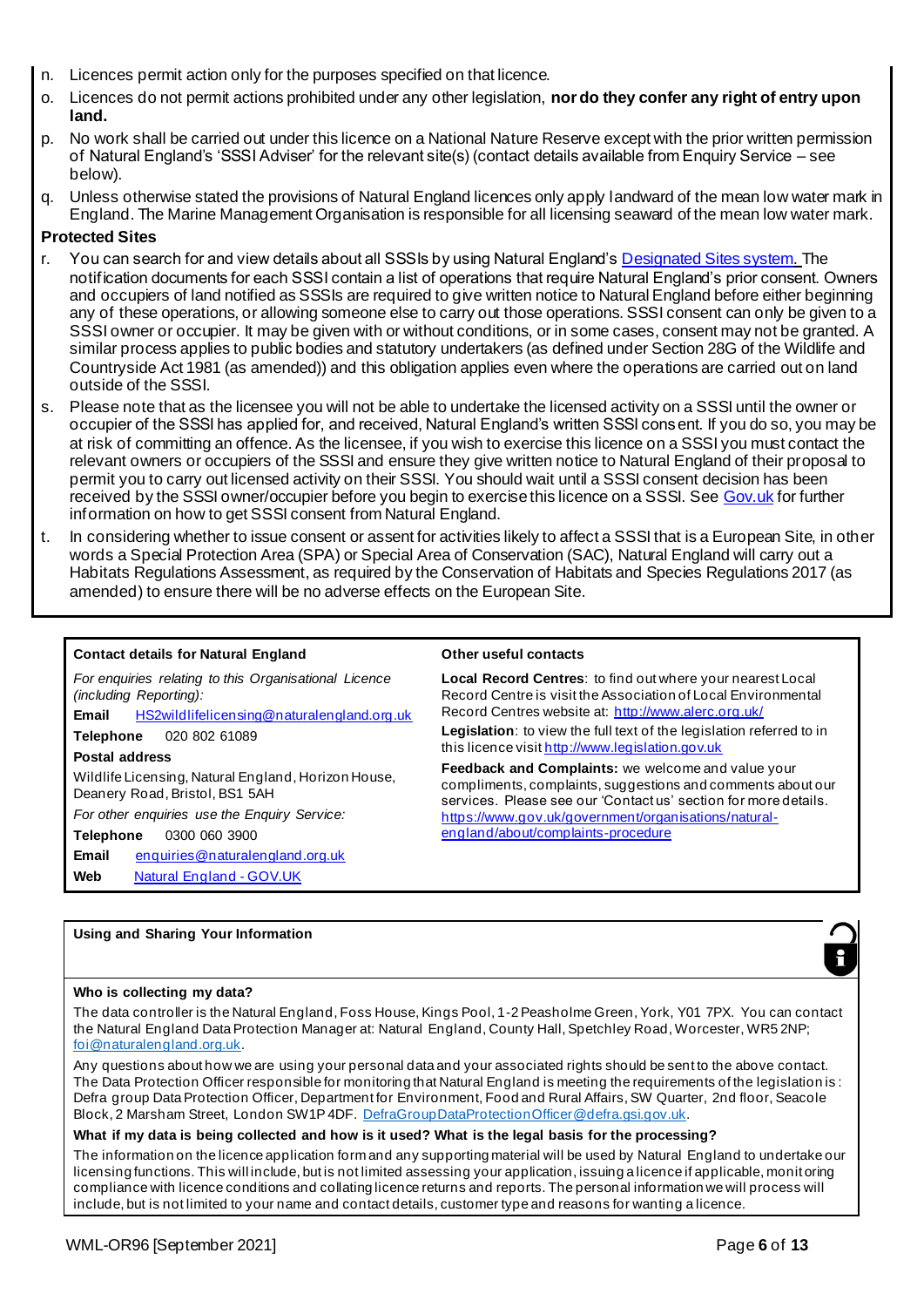Processing is necessary for the performance of a task carried out in the public interest or in the exercise of official autho rity vested in the data controller. That task is to conduct the licensing functions as delegated by Defra to Natural England under Part 8 Agreement under section 78 of the Natural Environment and Rural Communities Act 2006

#### **Who will my data be shared with?**

Your personal data may be shared by us with the Department for Food, Environment and Rural Affairs and its executive agencies including the Rural Payments Agency and the Environment Agency. This will be used to monitor and evaluate the effectiveness of our work.

It may also be shared with:

- HS2 Ltd
- Police

We will respect personal privacy, whilst complying with access to information requests to the extent necessary to enable Natural England to comply with its statutory obligations under the Environmental Information Regulations 2004, and the Freedom of Information Act 2000.

#### **If you are relying on my consent to process my data, can I withdraw my consent**?

No, because the processing is not based on consent.

#### **How long will my data be held for?**

Your personal data will be kept by us for 7 years after the expiry of your licence or longer if stated in the licence conditions. **What will happen if I don't provide the data?**

Failure to provide this information will mean that Natural England will not be able process your licence application.

#### **Will my data be used for automated decision-making or profiling?**

The information you provide is not connected with individual decision making (making a decision solely by automated means without any human involvement) or profiling (automated processing of personal data to evaluate certain things about an individual).

#### **Will my data be transferred outside of the EEA?**

The data you provide will not be transferred outside the European Economic Area.

#### **What are my rights?**

A list of your rights under the General Data Protection Regulation, the Data Protection Act 2018, is accessible at: <https://ico.org.uk/for-organisations/guide-to-the-general-data-protection-regulation-gdpr/individual-rights/>

#### **How do I complain?**

You have the right to lodge a complaint with the ICO (supervisory authority) at any time. Should you wish to exercise that right full details are available at: [https://ico.org.uk/for-organisations/guide-to-the-general-data-protection-regulation](https://ico.org.uk/for-organisations/guide-to-the-general-data-protection-regulation-gdpr/individual-rights/)[gdpr/individual-rights/](https://ico.org.uk/for-organisations/guide-to-the-general-data-protection-regulation-gdpr/individual-rights/)

**Natural England's Information Charter can be found here:** [https://www.gov.uk/government/organisations/natural](https://www.gov.uk/government/organisations/natural-england/about/personal-information-charter)[england/about/personal-information-charter](https://www.gov.uk/government/organisations/natural-england/about/personal-information-charter)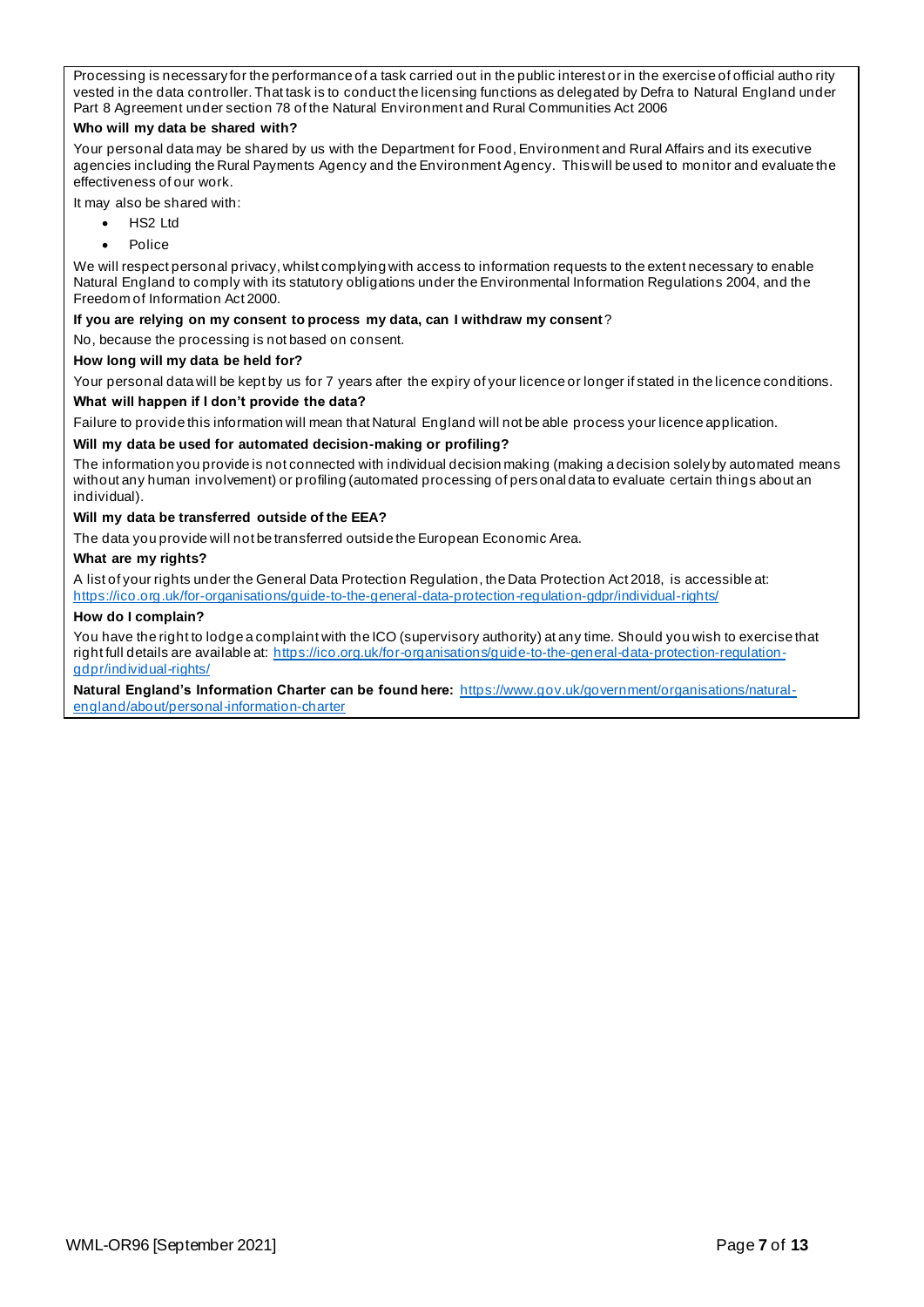# **WML-OR96 Annex (A)** Badgers – HS2, Phase 2a West Midlands to Crewe



# Additional Conditions for exclusion of badgers from their setts by means of one-way gates, and closure/destruction of setts

# **OVERVIEW**

This Annex to the licence permits persons authorised under this licence to disturb badgers (*Meles meles*) whilst occupying setts, interfere with badger setts, exclude badgers from setts and close and destroy badger setts located in the route of High Speed Two, Phase 2a: between the West Midlands and Crewe.

**Activities permitted** To interfere with badger setts (see Information and Advice note a in main licence WML-OR96) by means of:

- (a) Obstructing sett entrances by means of one-way badger gates
- (b) Obstructing access to sett entrances by blocking or proofing
- (c) Damaging a sett by hand and mechanical means
- (d) Destruction of the vacant sett by hand and mechanical means
- (e) Disturbance of badgers

Subject to the terms and Licence Conditions set out in the main licence and the Annex Licence Conditions below.

# **IMPORTANT**

This licence is to be used only where licensed activities cannot be reasonably or practicably be avoided.

The conduct of the activities and operations listed at a) to e) above and set out in more detail under the heading Activities and Operations, below are subject to the Additional Conditions and to the terms and conditions contained in the main body of the licence.

# **Additional Conditions**

- A1 All works undertaken using this licence shall comply with the requirements set out in the most up to date iteration of the HS2 Ecology Technical Standard for Badger and detailed design developed for the site.
- A2 Before works commence on a site the Licensee must ensure that the survey data are of an age that accurately depicts sett status at the time the works are planned.
- A3 Work may only be undertaken after a Contractor's Method Statement (see Definitions) for those works has been approved by the Licensee.
- A4 Approved Contractor's Method Statements shall be retained by the Licensee and made available to Natural England on request.
- A5 The Licensee must regularly submit, at intervals no greater than monthly, the HS2 Ecology Licence Tracker (See Definitions), to include details of forthcoming setts subject to licensable works.

# **Activities and Operations**

A6 The Licensee or Additional Authorised Person must ensure, before any works commence on site, that all those involved with the licensable works understand by way of an induction and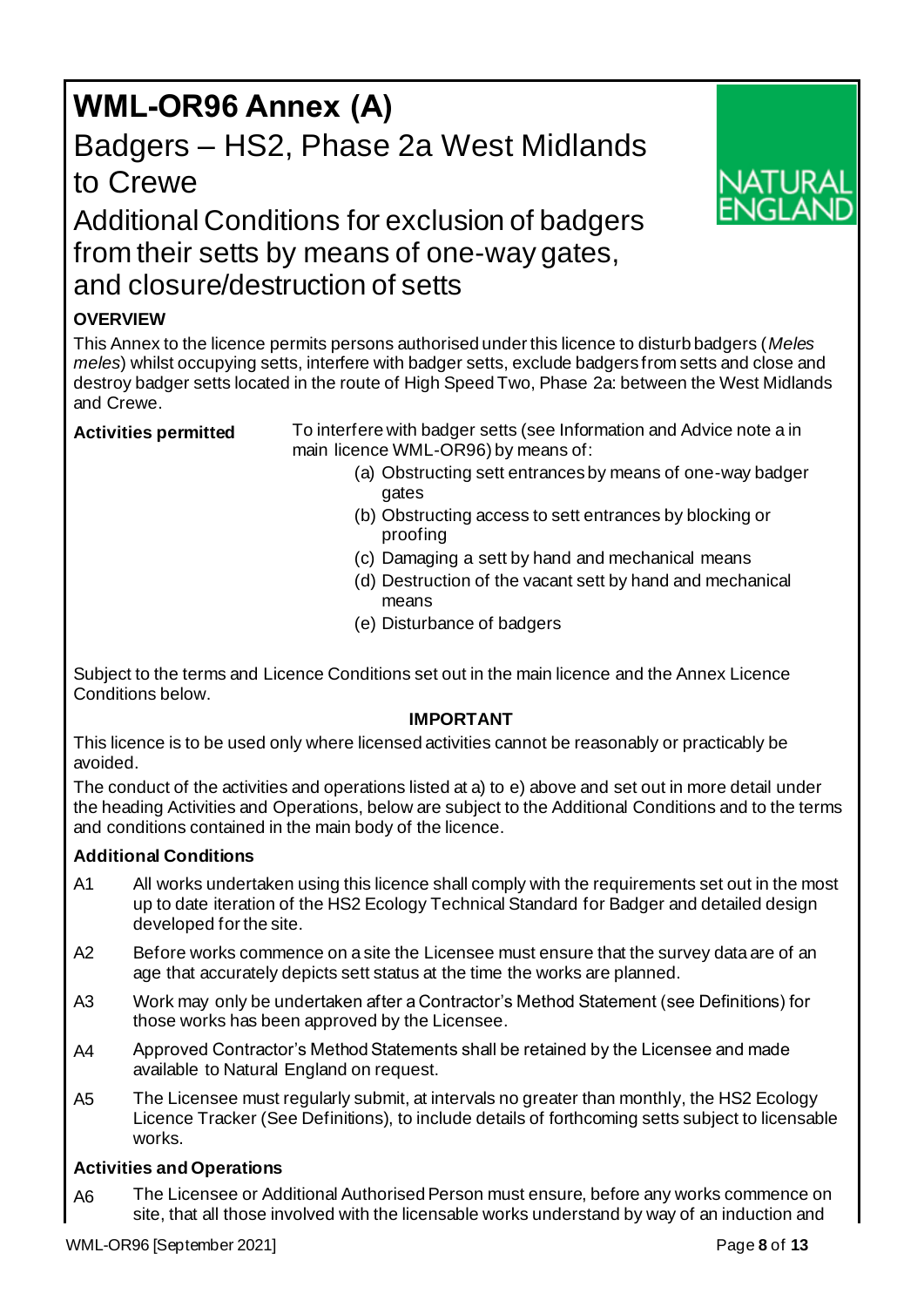instruction ('toolbox talk'):

- That badgers may be present and the basics of the legislation;
- The measures that will be used to avoid harm to badgers;
- Good working practices:
- Licensable activities:
- What to do should a live badger be found.
- A7 A written record of persons inducted and instructed must be made and maintained and be made available to Natural England or any police officer on request within two working days of the request being made.
- A8 The Licensee or Additional Authorised Person is responsible for ensuring that all reasonable precautions are taken to ensure that unnecessary suffering or cruel ill treatment of any badger is avoided.

### **Use of machinery and vehicles near a sett and vegetation clearance around/over a sett (Conditions relevant to where the action will disturb badgers whilst occupying a sett, but where the sett will not be damaged/closed or destroyed)**

- A9 Prior to the start of operations, an area within a minimum distance of 10 metres of any known badger sett entrances that display signs indicating current use by a badger must be clearly marked using coloured tape, string, paint, or other markers. Any further setts which are discovered during the operation must be similarly marked as soon as their presence becomes known.
- A10 Within the marked area as above ('exclusion zone') no heavy machinery is to be used, no burning is to be carried out, no timber or brash piles are to be created and no stumps are to be removed. Fuel, oil, and chemicals must not be stored or applied within the marked area (the only exception is where conifer stumps must be treated against attack by the fungus *Heterobasidion annosum* (Fomes)).
- A11 Vehicles must not drive directly or park over badger sett entrances.
- A12 Trees/stumps/shrubs/hedges within 20 metres of the sett must not be uprooted.
- A13 Trees may be felled or vegetation cleared within the exclusion zone using hand-held tools and hand held machinery such as chainsaws or brushcutters.
- A14 Trees may also be felled using a purpose-built machine, where the boom and cutting head can safely reach into the exclusion zone, provided the body of the machine remains parked outside the exclusion zone.
- A15 Trees must be felled to fall away from, or be lifted away from, badger sett entrances.
- A16 Any badger sett entrances which become blocked must be unblocked and left unobstructed at the end of each day's work.
- A17 Timber or brash may be extracted or removed from inside the exclusion zone using a tractor and winch or a purpose-built machine, provided the body of these machines remains parked outside the exclusion zone.
- A18 Where works involve pile driving, rock boring, dynamic compaction or a similar activity with the potential to cause ground vibration that could disturb badgers occupying a sett or damage a sett by causing tunnel collapse, the impact on that sett must be evaluated prior to commencement (See Recommendations and Information notes h and i).
- A19 If disturbance is reasonably expected to result in a longer term impact (eg more than 4-6 weeks) on the badgers occupying that sett or cause tunnel collapse, in accordance with Licence conditions A25 - A33, badgers must be excluded from the sett and the sett closed and proofed against re-entry by badgers before that operation begins and for its duration. Activities with the potential to cause such a level of disturbance must therefore not be carried out between 1 December and 30 June.

**Determining use of a sett entrance by means of soft blocking. (Conditions relevant to determining if a sett, eg outlier or subsidiary, is currently being used. It should not be used for closure of a sett which displays signs of current activity, which should be undertaken in accordance with conditions A25 to A33)**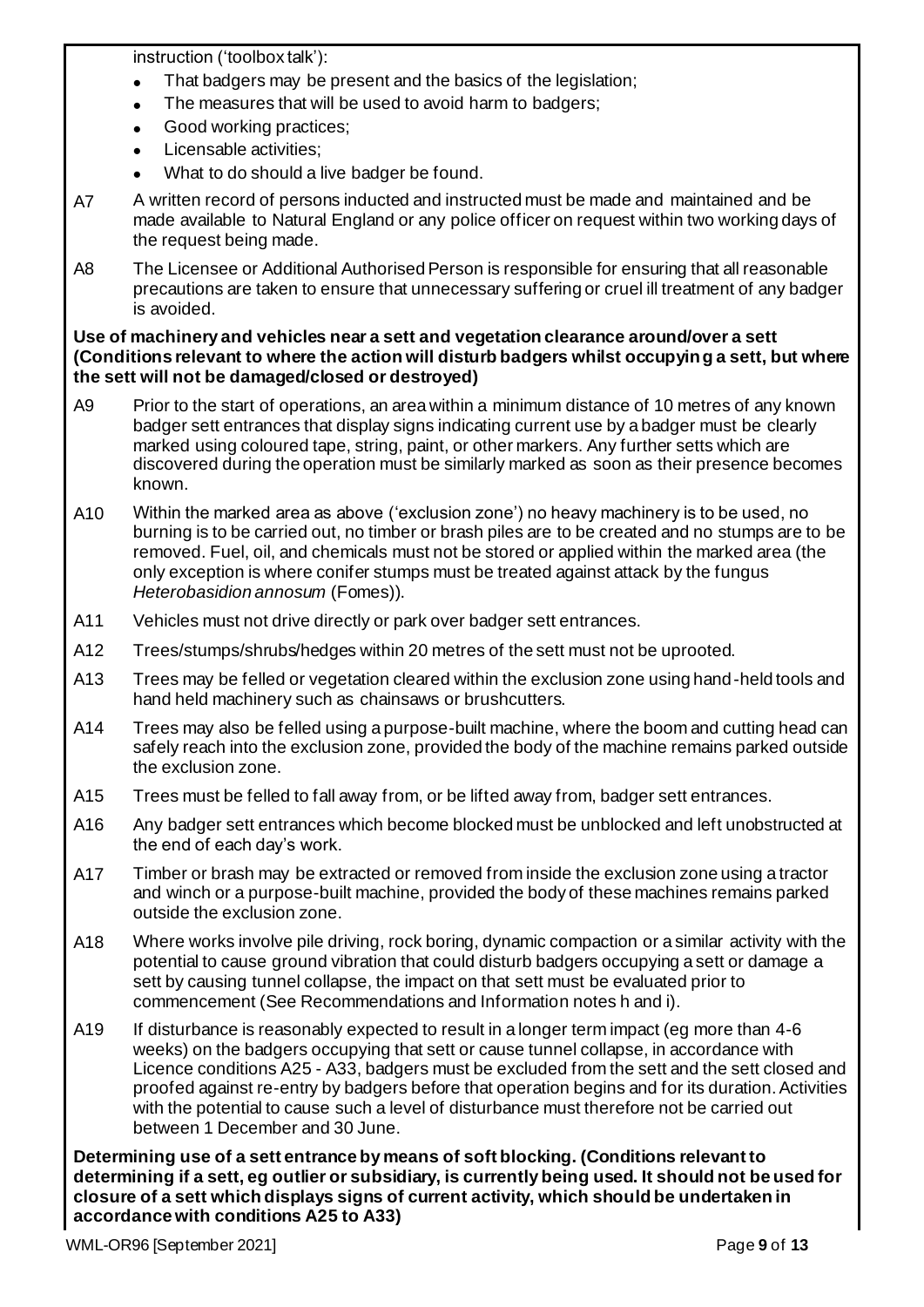- A20 In order to determine the activity status of certain sett entrances, sett entrances must be lightly blocked using loose soil or untainted straw, hay, bracken or leaf litter not harmful to badgers. Monitoring must be carried out for a minimum of twenty-one (21) consecutive days at intervals of no more than three (3) days to determine whether badgers have used the sett entrances.
- A21 If monitoring demonstrates that badgers have not unblocked these sett entrances during the minimum twenty-one (21) day period, then steps must be taken immediately to hard-block and proof these sett entrance(s) to prevent badgers from reusing them.
- A22 Lightly blocked sett entrances which become unblocked by badgers during the twenty-one (21) day period must have one-way badger-gates installed, in accordance with Licence Conditions A25 - A33.

# **Insertion of inspection equipment (eg endoscope camera) into the sett (if required)**

- A23 Any inspection equipment inserted into the sett must be done in such a way so as not to damage the sett entrance or any tunnel or chamber.
- A24 Any inspection equipment must be immediately retracted if the presence of badger(s) in the sett is confirmed.

# **Exclusion of badgers by means of one-way gates**

- A25 The exclusion of badgers from their setts by means of one-way gates and destruction of the sett may only be carried out between 1st July and 30th November (inclusive) in any one year.
- A26 At the start of the operation, vegetation around the sett must be removed down to ground level only to reveal all entrances.
- A27 Un-gated entrances to tunnels which have been shown not to be occupied by badgers must be blocked or proofed against re-entry by badgers.
- A28 One-way badger gates, opening outwards, must be securely installed in all sett entrances displaying signs of possible occupation by badgers to allow badgers to exit from but not enter the sett.
- A29 The sett must be visited at intervals of no more than three (3) days to inspect the gate(s) to ensure that they open and close freely, and to check for signs of badgers having regained access to the sett.
- A30 The badger gate(s) must remain continuously in position for a minimum period of twenty-one (21) days following the last sign indicating possible access by badgers into the sett and until immediately before action is taken to destroy the sett or securely close access to it.
- A31 Measures to exclude badgers must remain in place until immediately before sett destruction or further measures to prevent re-entry are carried out. In situations where the sett is to be kept closed until works in the area are complete and then re-opened, monitoring must be undertaken at intervals of no more than thirty (30) days throughout the period of closure (see Recommendation c.). In the event badgers regain access to the sett after 30 November in any year the licence user must contact Natural England licensing team for advice on how to proceed.
- A32 Where for safety or other practical reasons it is not possible to install a one-way gate in every sett entrance, the sett must be enclosed by a badger-proof electric or wire mesh fence incorporating at least one (1) one-way badger gate(s), opening outwards, to allow badgers to exit from but not enter the fenced area. The gate(s) and sett entrance(s) must be monitored in accordance with Licence Conditions A29-A31
- A33 Where operations have started prior to 9th November and it is found that badgers breach the proofing and an extension to the exclusion period is required, then the licence user must contact the Natural England licensing team for advice on how to proceed.

## **Provision of artificial setts**

- A34 An artificial sett must be provided where closure or destruction of a sett (usually a main sett) results in there being no suitable alternative natural sett for the excluded badgers within their existing territory (such as an outlier or annex sett).
- A35 Any artificial sett must be constructed in a suitable location within the existing territory of the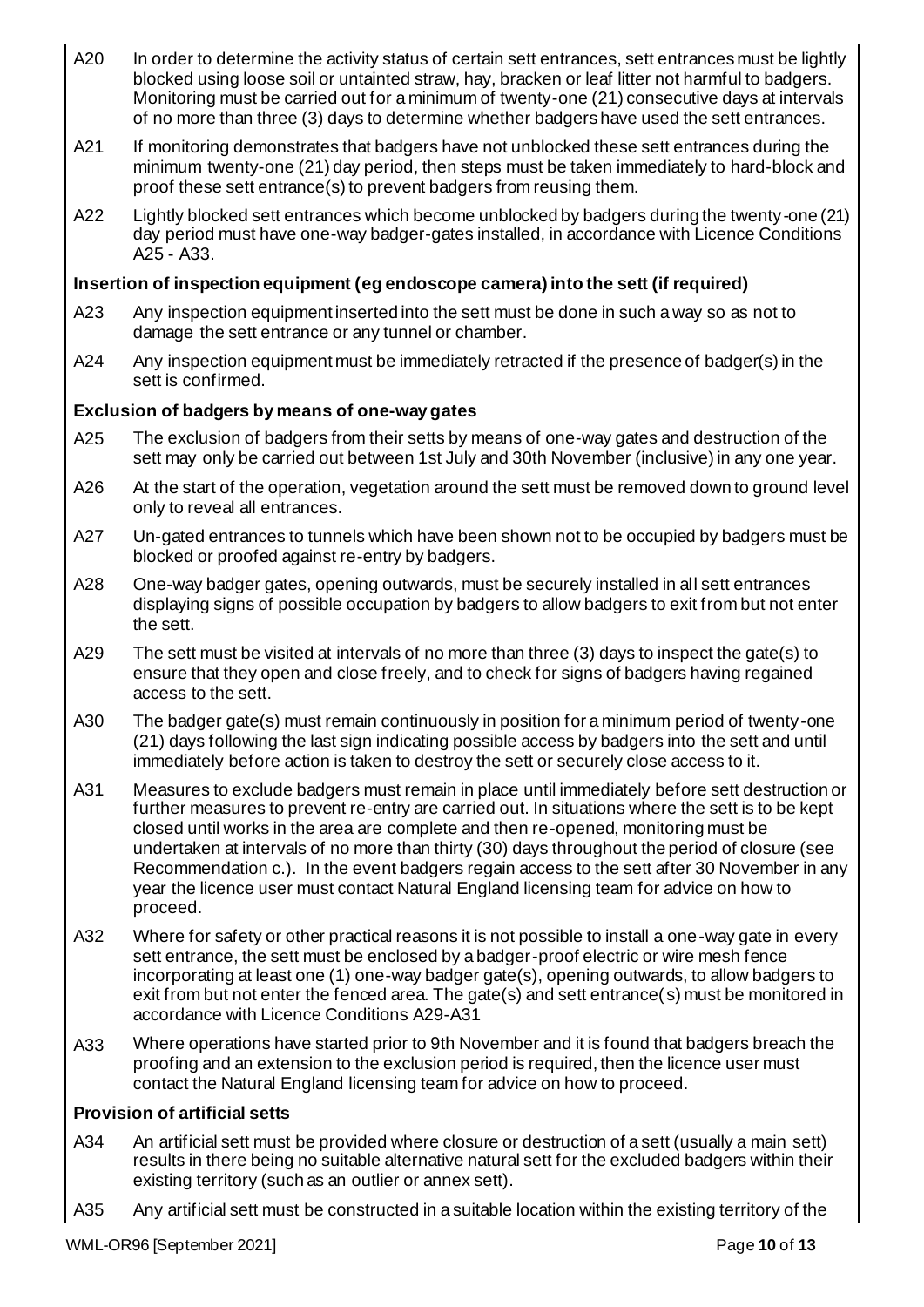badgers which are being excluded and to the standard set out in HS2 Ecology Technical Standards (see Recommendation g). Construction must be completed in advance of starting the exclusion of badgers from their main sett.

- A36 Where an artificial sett has been constructed, action to exclude badgers from their sett may only begin once there is evidence that badgers have discovered the artificial sett (see Recommendation g).
- A37 At least 20% (rounded up to the nearest whole number) of artificial setts constructed must be monitored for use by badgers at least twice a year for up to 2 (two) years following the closure and destruction of the original sett. The results of the monitoring must be provided to Natural England.

## **Emergency operations – excavation of a sett or part thereof without prior exclusion (referred hereafter to as 'live digging')**

- A38 This licence permits the live digging of badger setts only under the following circumstances:
	- Where the closure of a single tunnel or small part of a sett with limited activity is sufficient to allow works to proceed and avoid the need for full sett closure. Such works may involve the installation of a fence line or utility diversion/connection via a trench.
	- Other circumstances include where it is found that part of a sett has become damaged either by accident or unforeseen circumstances and it is necessary to take action to prevent harm to badgers.
- A39 This licence does not permit the live digging of badger setts to undertake works which are necessary but have been programmed incorrectly.
- A40 As soon as it becomes known that a 'live dig' is required, the Natural England licensing officer and HS2 area ecology lead must be informed. This must be in writing via email. In urgent, emergency situations, a request via telephone and verbal agreement is permissible so long as this is confirmed in writing as soon as possible afterwards, and in no more than 72 hours.
- A41 Digging into the sett may be undertaken with hand tools, or machinery with close supervision of the tunnel by a suitably experienced person.
- A42 The bucket on any mechanical excavator should be no wider than 60 cm.
- A43 Where the operator is approaching a chamber and/or bedding material is visible, the excavation should be carried out by hand where possible.
- A44 The excavated site should be regularly inspected for any signs of badger digging and if any evidence is found action should be taken immediately to prevent additional setts from being excavated.
- A45 Tunnels must be dug back, starting from their entrance, only as far as necessary to complete the operation. All tunnels discovered during the excavation must be either dug back to their ends or have access holes left open so as to avoid trapping badgers.
- A46 Provision must be made to allow any badgers which may be trapped in blind-ending tunnels to escape.
- A47 If the live-dig is not completed within one (1) day, then the following measures must be put in place overnight to determine whether badgers have used the sett entrances prior to the next day of live-digging:
	- a. trail cameras covering all sett entrances and/or
	- b. sett entrances must be lightly blocked using loose soil or untainted straw, hay, bracken or leaf litter overnight.
- A48 Any pipe used to reinstate part of the tunnel system must have an internal diameter no less than 30 centimetres.
- A49 A suitable cage or similar equipment must be available at the site of work to retain any injured badgers for veterinary attention. Any uninjured badger found must be allowed to escape unless it is a dependent cub and there is good reason to believe that it will not survive. Provision must be made to ensure the welfare of any such cub.
- A49 Provision must be made for prompt veterinary assistance to deal with any injured badger.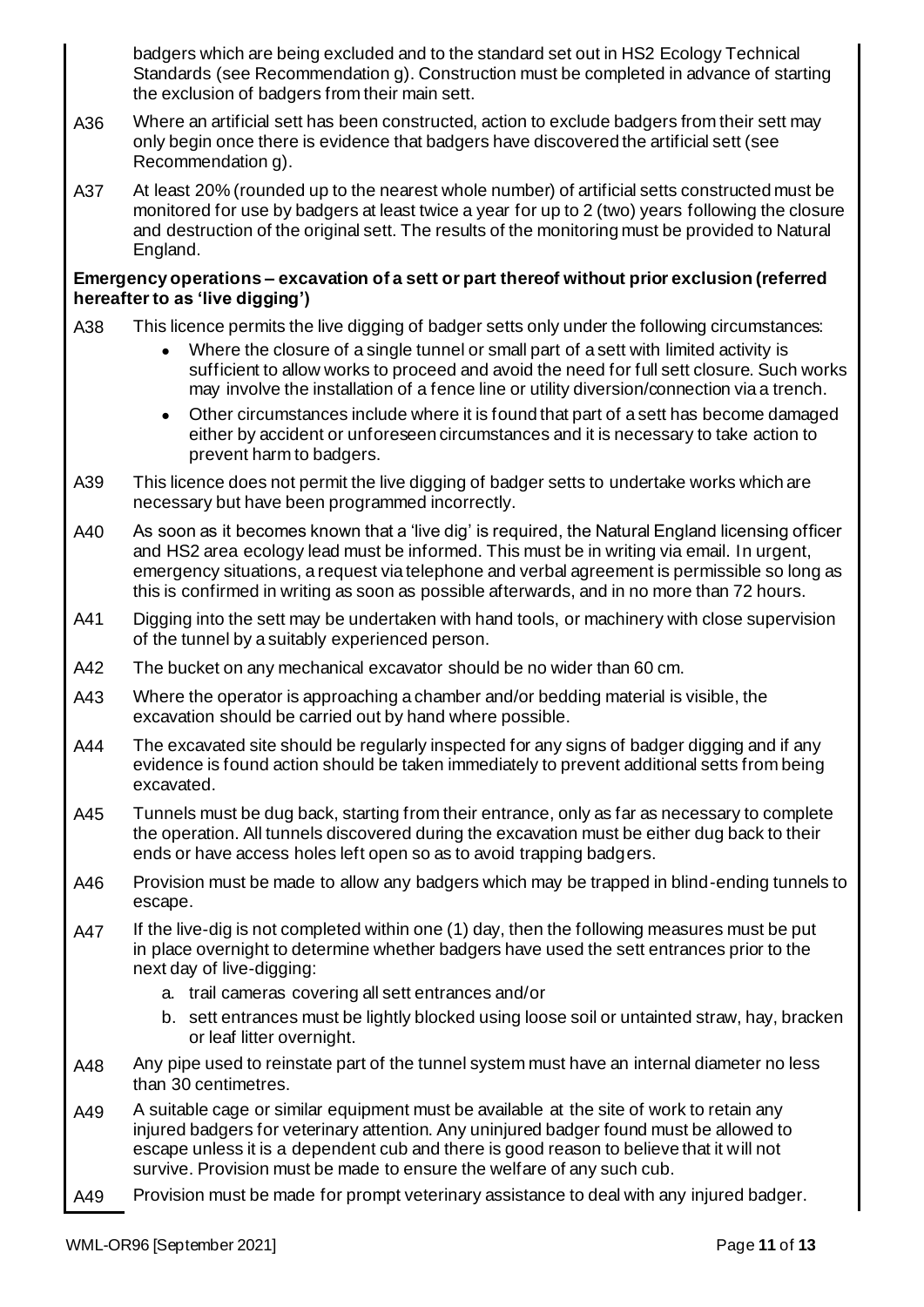## **LICENCE ANNEX RECOMMENDATIONS AND INFORMATION NOTES**

- a. In order to prevent badgers from digging into the ground surrounding the sett, material capable of preventing access by badgers, such as heavy gauge chain-link netting, should be pegged down over the surface of the ground surrounding the gated entrances. Chainlink netting (if used) should be galvanised wire of at least 12 gauge (2.5 mm diameter thickness).
- b. Badger activity at the one-way badger gates should be monitored; for example, by placing small sticks in front of and/or behind the gate, tying a fine thread across the front of the gate, and/or smoothing the soil or sand in front of the gate in order to detect badger footprints. If sticks are used, care must be taken that they do not obstruct access to the sett or prevent operation of the gate if disturbed.
- c. A written monitoring schedule of badger activity at all sett entrances should be maintained and made available to Natural England upon request.
- d. The sett should be destroyed by digging back all tunnels as far as possible and backfilling with materials appropriate for the particular site, e.g., soil /concrete /expanding foam /rubble.
- e. After the sett has been destroyed or tunnels have been blocked, the area should be proofed against re-entry by badgers using material capable of preventing access by badgers. For example, chain-link netting or similar material laid on the surface of the ground and/or as a vertical barrier (buried to a depth of at least 1.5 metres below ground) and secured to prevent further access by badgers. If there is a delay before works are undertaken, the sett and proofing should be checked for signs of re-entry at least a month prior to works commencing. This would allow exclusion to be repeated prior to works taking place if badgers are found to have re-occupied the sett.
- f. Badger proof fencing should be constructed to a specification that prevents badgers from climbing over, pushing through and/or digging beneath it. Where possible, any badger gate(s) within the fence should be located over an existing badger path.
- g. Artificial setts should be constructed on dry ground within the affected social group's existing (pre-interference) territory and away from main roads, public rights of way or sources of danger to badgers. Artificial setts should provide a dry and well-ventilated (but not draughty) refuge for badgers, ideally with vegetative cover immediately around the structure. Confirmation that badgers have found an artificial sett can be achieved through monitoring signs of badger activity such as: uptake of an attractive food such as peanuts and syrup, sand traps for paw prints, hair traps around the entrance and camera traps.
- h. For boring, piling etc activities it will be necessary to consider the impact using engineering impact reports and the knowledge of a suitably experienced ecologist. Likely impacts should be considered according to the circumstances of the site. Where suitable barriers exist between the sett and the works (e.g., a water body) or the topography of the land between the sett and works is such that vibration will not cause an issue, then sett closure should not be necessary.
- i. As a general guide, impacts are likely to be negligible where they occur >100 m from the sett, but very likely to occur for the activities stated above within 30m of a sett. Between these guide distances expert engineering and ecological opinion will be required to determine likely impacts.